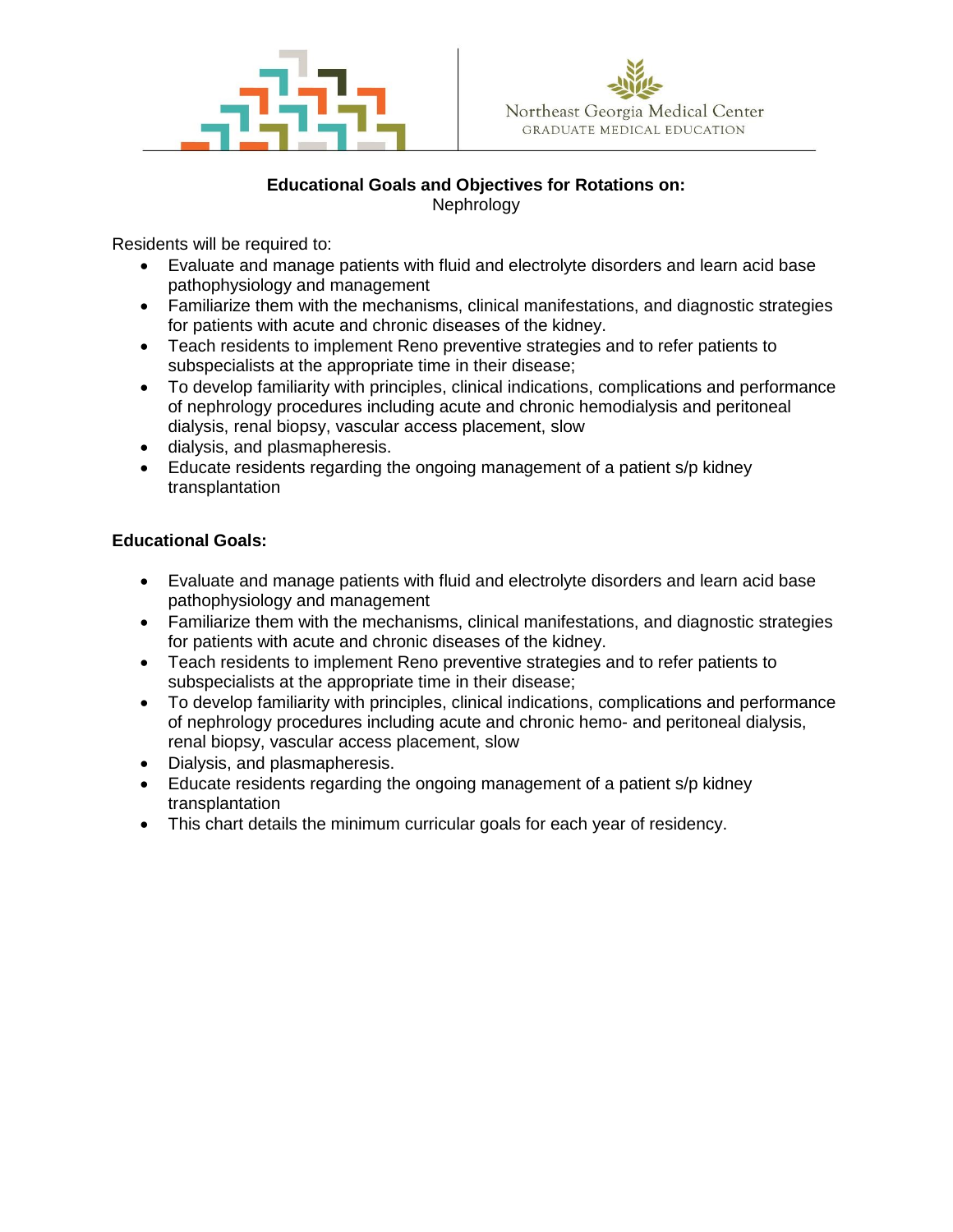



## **Patient Care: History Taking**

- PGY-1 Demonstrates the ability to obtain and document an accurate and complete history from patient, caretaker or outside resources with moderate input from faculty.
- Specific historical areas include:
	- $\checkmark$  Risk factors for ARF
		- $\checkmark$  Nephrotoxic drugs
		- $\checkmark$  Drugs requiring dosing adjustment in renal failure
		- $\checkmark$  Etiology of CRF
		- $\checkmark$  Transplant history
- PGY-2 Demonstrates the ability to obtain and document an accurate and complete history from patient, caretaker or outside resources with occasional input from faculty.
- Begins to deal with sensitive topics such as:
	- ✓ Compliance/adherence issues
	- $\checkmark$  Substance abuse
	- $\checkmark$  End of life issues in dialysis patients
- PGY-3 Demonstrates the ability to obtain and document an accurate and complete history from patient, caretaker or outside resources independently.
- Successfully deals with sensitive topics.
- Provides feedback to junior team members on their history taking skills.
- Evaluation Methods: Mini Cex, End of Rotation Competency Tool

# **Patient Care: Physical Exam**

PGY-1

- Demonstrates the ability to perform a routine exam for:
	- ✓ Volume status
	- ✓ Pericarditis
- Assessment of vascular access for appropriate bruit and signs of infection
- Exam of renal allograft (size, location and tenderness)
- Attempts to characterize abnormalities on exam with regular input from faculty.

### PGY-2

- Demonstrates the ability to recognize abnormalities on the physical exam and appropriately characterize:
- Requires regular input from faculty.

### PGY-3

- Independently carries out an accurate physical examination with both normal and abnormal physical findings
- Evaluation Methods:
	- ✓ Mini Cex
	- ✓ End of Rotation Competency Tool

**Pt care: Medical Decision**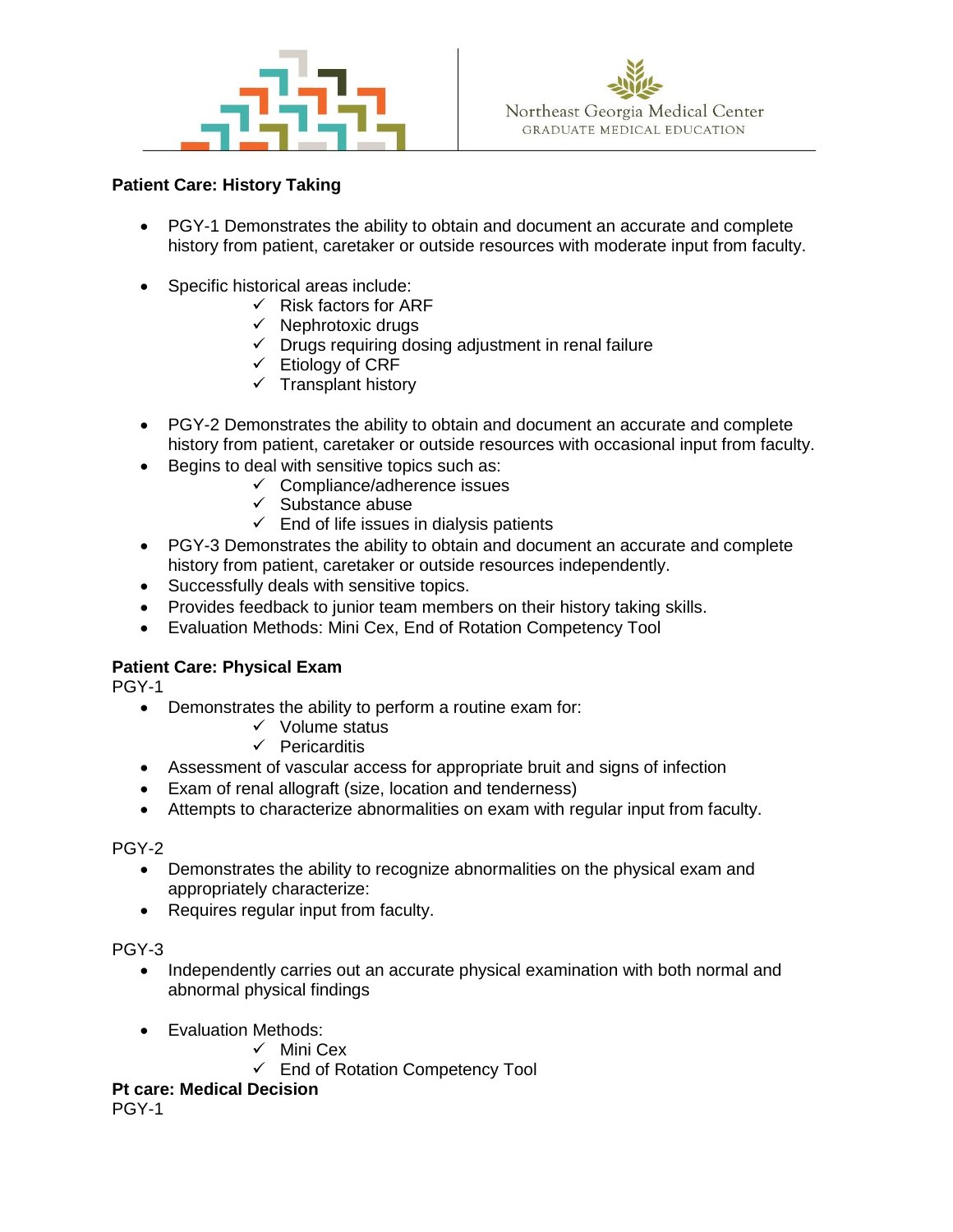



- Reliably recognizes critical illness and appropriately seeks assistance.
- Writes progress notes that identify important data and demonstrate thoughtful problem based assessment and plan.
- Initiates diagnostic testing for:
	- ✓ Sodium disorders
	- $\checkmark$  Hypokalemia and hyperkalemia
	- $\checkmark$  Acute renal failure
	- $\checkmark$  Calcium and phosphate disorders
	- $\checkmark$  Metabolic acidosis and alkalosis
	- $\checkmark$  Identifies reasons for urgent dialysis
	- $\checkmark$  Interprets drug levels and adjusts appropriately for renal function
- Can acutely manage a patient with hyperkalemia

PGY-2

- Reliably recognizes critical illness and can independently initiate management strategies. Management goals are correct with moderate faculty input.
- Appropriately analyzes diagnostic tests as described in the PGY-1 year.
- Begins to reliably manage all electrolyte disturbances.

PGY-3

- Reliably recognizes critical illness and can independently initiate emergent and ongoing management strategies.
- Evaluation Methods:
	- ✓ Chart Review of Documentation
	- ✓ End of Rotation Competency Tool

### **Patient Care: Procedural skills**

PGY-1

- Masters cognitive, counseling and technical skills for:
- Central line placement in at least one site
	- $\checkmark$  Foley catheter placement
		- $\checkmark$  Interprets results of:
		- ✓ Urinalysis
		- ✓ Urine culture and sensitivity
		- $\checkmark$  Understands the indications for:
		- ✓ Renal ultrasound
		- $\checkmark$  Catheter placement
- Documents appropriately
- Relies on moderate faculty input.

- Masters cognitive, counseling and technical skills for:
- Central line placement for both IJ and subclavian
- Interprets study reports:
	- $\checkmark$  Renal ultrasound regarding renal size and evidence or cysts/obstruction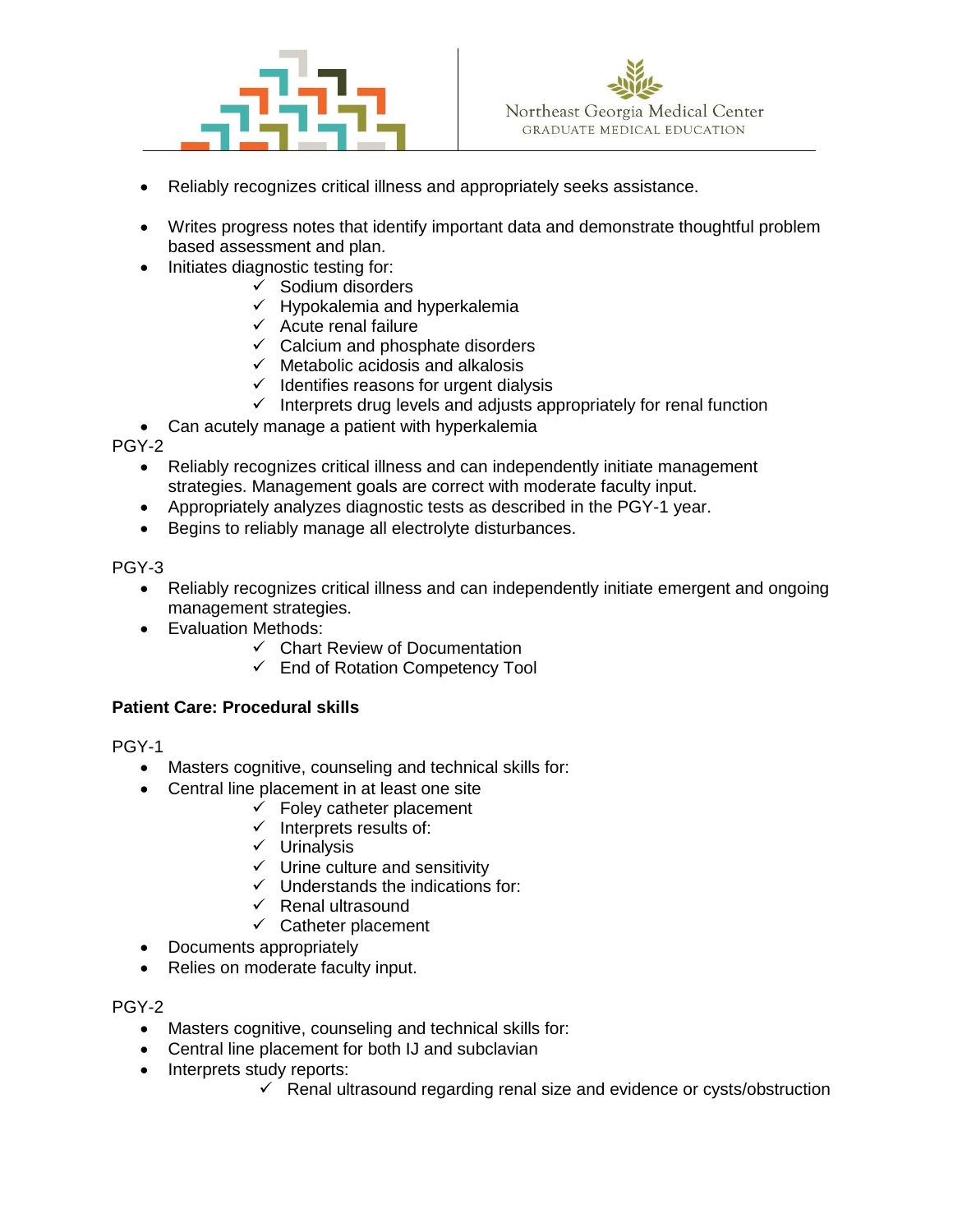



- $\checkmark$  Renal biopsy regarding distinguishing between glomerular and no glomerular disease
- $\checkmark$  Relies on occasional faculty input

# PGY-3

- Independent in performing, interpreting and planning appropriate procedures for patients with renal disease.
- Evaluation Methods:
	- ✓ Procedure Log
	- ✓ End of Rotation Competency Tool

# **Patient Care: Consultation Process Methods:**

PGY-1

• Clarify questions to be answered. Thorough data gathering in providing consults.

PGY-2

- Develops strategy for managing patient referrals and follow-up.
- Is an effective consultant.

PGY-3

- Consultation provided with EBM literature review.
- Evaluation Methods: End of Rotation Competency Tool

# **Medical Knowledge**

PGY-1

- Applies relevant clinical and basic science knowledge in the following common medical conditions:
	- $\checkmark$  Acid Base Disorders
	- $\checkmark$  Fluid and electrolyte disorders
	- $\checkmark$  Acute and chronic renal failure
	- $\checkmark$  Indications for emergent dialysis
	- $\checkmark$  Evaluation for transplant
	- $\checkmark$  Basics of immunosuppressive therapy

PGY-2

• Demonstrates a progression in content knowledge and analytical thinking with well formulated differential diagnoses and management plans.

PGY-3

- Understanding and application of medical literature related to common medical conditions.
- Evaluation Methods:
	- ✓ Chart Review of Documentation
	- ✓ End of Rotation Competency Tool

# **Interpersonal Skills and Communication**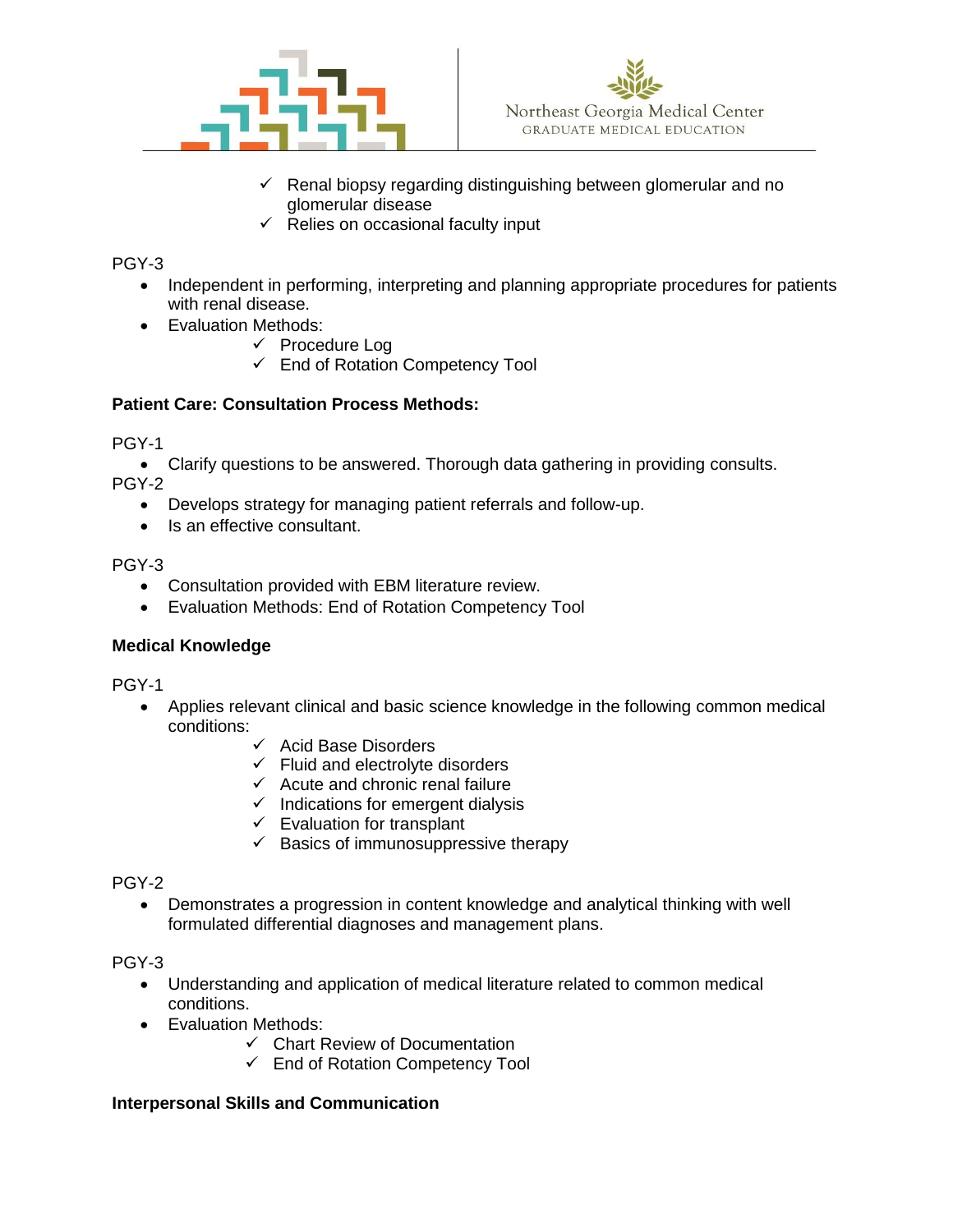



## PGY-1

- Effectively establishes rapport with patients and families.
- Communicates well with primary referring team and other consultants.
- Presents on rounds in an organized and articulate fashion.
- Functions as an effective consult team member.
- Provides timely and thorough electronic documentation of patient care.

### PGY-2

- Effectively carries out difficult discussions, such as sensitive topic discussions with moderate faculty input.
- Provides teaching and feedback to more junior team members on their communication styles.
- Functions as an effective team leader.

# PGY-3

- Able to deal with the most challenging patients and families with minimal direction.
- Coordinates team communication to optimize patient care.
- Functions as an effective team leader with decreasing reliance on attending.
- Functions as a consultant.
- Evaluation Methods:
	- ✓ Mini Cex
	- ✓ End of Rotation Competency Tool

# **Professionalism Methods:**

PGY-1

- Strives for patient care and knowledge excellence.
- Reliably accomplishes assigned tasks
- Demonstrates integrity, respect for others, honesty and compassion.
- Demonstrates timely completion of administrative tasks and documentation.

### PGY-2

- Strives for patient care and knowledge excellence.
- Reliably identifies and accomplishes necessary tasks.
- Sets a tone of respect and collegiality for the team.

- Acts as role model for patient care and professional behavior.
- Evaluation Methods:
	- ✓ Conference Attendance Logs
	- ✓ End of Rotation Competency Tool